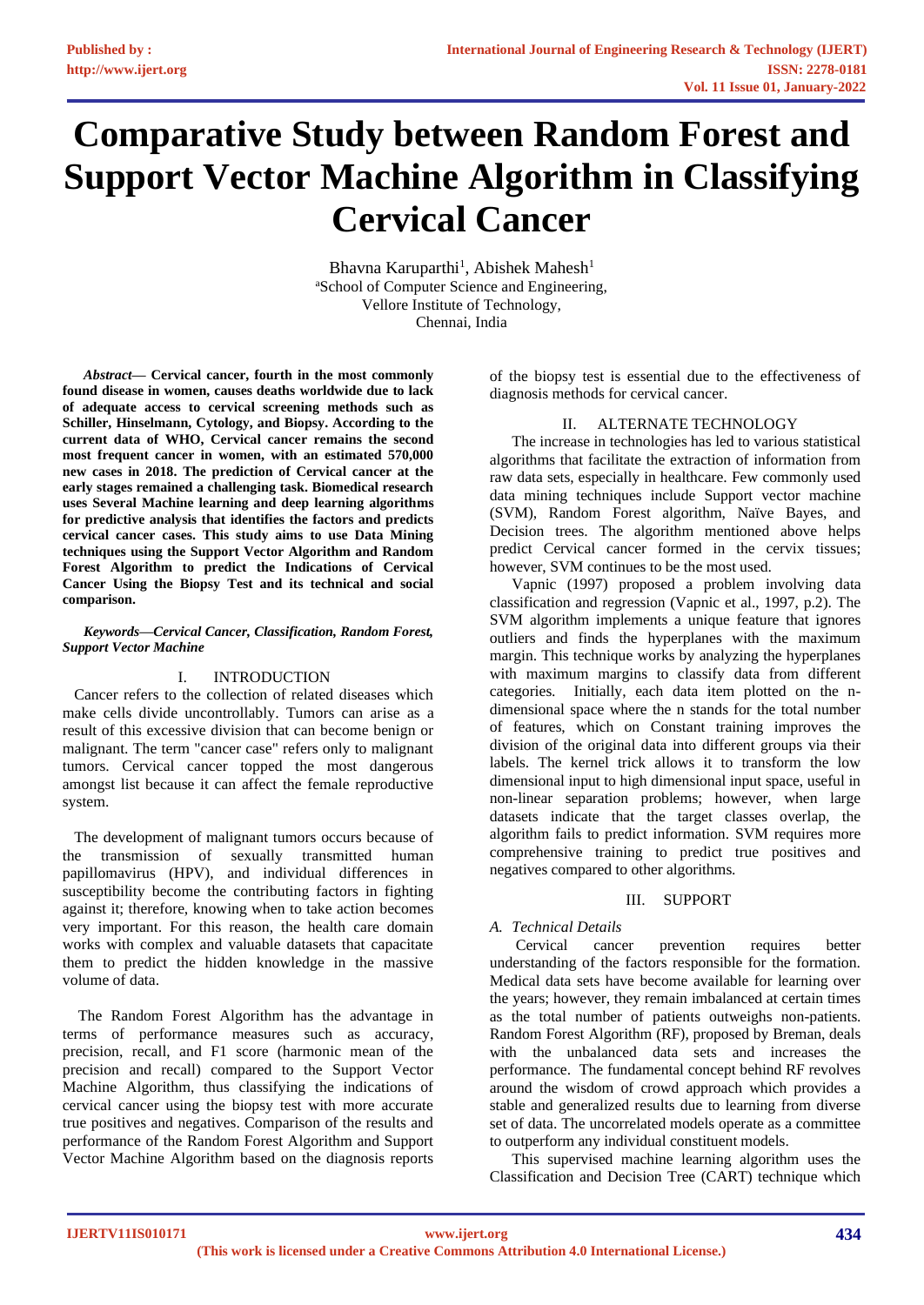splits the tree nodes using the top-down approach (Abdoh, 2018). The algorithm searches for the best feature among the random subset of features instead of finding the important feature while breaking each node; Thus, resulting in wide diversity and a better model. This continues till the end of the leaf node without pruning. Each tree classifies the target variables independently and votes for the final tree class. The overall classification stresses the majority obtained tress voting. When building each tree, bagging and feature randomness produce an uncorrelated forest of trees whose prediction occurs more accurately than any tree as shown in Fig 1.



Construction of the Random Forest Algorithm requires quantitative number of bootstrap samples (N), the total number of features (M), sample size (M), and next node (k). The algorithm initially generates an N number of bootstrap samples from the dataset. Each node takes a random sample of size m where  $m < M$ . It then constructs a split for the m attributes selected and calculates the k node using the best break point. Splitting the tree continues until only one leaf node remains and the tree concludes until the algorithm finishes training on each bootstrapped node separately. The researchers can use either the Gini index formula or entropy formula to decide how nodes branch in the decision tree. The Gini index formula mentioned in Equation 1 uses the class and probability of each node to identify its index. The entropy formula stated in (2) uses the likelihood of a particular outcome to determine how the nodes should branch. Finally, the algorithm uses the tree's classification voting to collect the prediction data from the (n) trained trees, and using the highest voted feature, and it builds the final RF model. (Abdoh, 2018)

$$
Gini Index = 1 - \sum_{i=1}^{c} (P_i)^2
$$
 (1)

$$
Entropy = \sum_{i=1}^{c} -(P_i)(log_2(P_i))
$$
\n(2)

The fully constructed RF model assesses accuracy based on the number of correctly classified samples to the number of total pieces using both regression and classification tasks where the classification of cervical cancer is done based on the preprocessed data (Geetha, 2019,para. 12). Upon deriving the results, the confusion matrix, as shown in Fig

2., is used for visualization and comparison of the performance.



Fig 2. Confusion Matrix

 A confusion matrix contains a tabular summary of the classifier's number of correct and incorrect predictions used to judge the performance of the classification model. The confusion matrix consists of four essential characteristics (numbers) used to define the measurement metrics of the classifier.

- i.True positive (TP) represents the number of patients who have been appropriately classified to have cervical cancer
- ii.True negative (TN) represents the number of correctly classified patients who are healthy.
- iii.False positive (FP) represents the number of misclassified patients with cervical cancer, but actually, they are healthy.
- iv.False negative (FN) represents the number of patients misclassified as healthy, but actually, they are diagnosed with cervical cancer.

Performance indicators like accuracy, precision, recall, and F1 score are further calculated using the four essential characteristics. They have various uses, including examining and comparing the performance of the SVM algorithm and Random Forest algorithm.

Equation 3 shows the accuracy as a ratio of all the correctly classified samples to the total number of test samples.

$$
Accuracy = \frac{TN + TP}{TN + TP + FN + FP}
$$
 (3)

Precision (also called positive predictive value) is the ratio of true positive to the total positive instances detected by the model; as shown in (4), the ratio of true positive to the summation of true positive and false negative shown in (5). F1 score is described as the harmonic mean of the precision and recall, as shown in (6).

$$
Precision = \frac{TP}{TP + FP}
$$
 (4)

$$
Recall = \frac{TP}{TP + FN}
$$
 (5)

$$
F1 score = 2 \times \frac{Precision \times Recall}{Precision + Recall}
$$
 (6)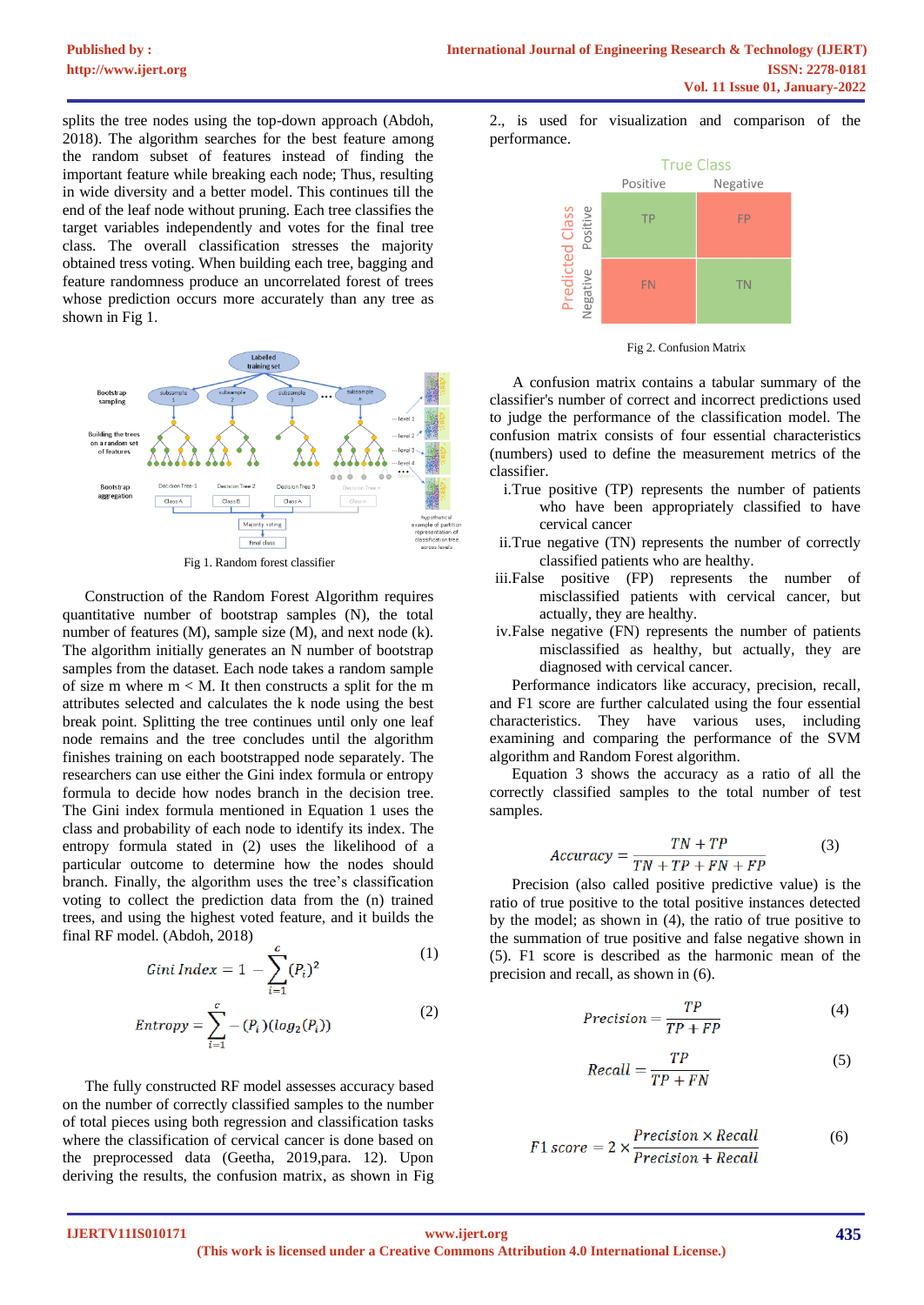| TABLE I.                      | <b>EXPERIMENTAL RESULTS</b> |                  |        |                                |
|-------------------------------|-----------------------------|------------------|--------|--------------------------------|
| <b>Algorithms</b>             | <b>Accuracy</b>             | <b>Precision</b> | Recall | F1                             |
|                               | (%)                         | $\frac{9}{6}$    | (%)    | <b>Score</b><br>$\binom{0}{0}$ |
|                               |                             |                  |        |                                |
| <b>Support Vector Machine</b> | 95.16                       | 95.50            | 90.95  | 95.15                          |
| <b>Random Forest</b>          | 98.92                       | 98.92            | 98.93  | 98.92                          |

Note: Table 1 shows the two algorithms' performance in accuracy, precision, recall, and F1 score. (Ijaz, 2020)

Comparing the overall performance of Random forest and the Support Vector Machine algorithms in Table 1, Random Forest algorithm outweighs the Support Vector Algorithm and proves to provide better results in predicting cervical cancer. The performance analysis of these machine learning algorithms has helped improve the quality of service for the society and has contributed the medical industry fairly.

## IV. SOCIAL IMPACTS

Over the past few years, the medical fraternity has a significant constraint to meet growing patient demands. The complexities of a global pandemic have been added to the challenges and the workloads of medical practitioners' remained significantly heavier than in the past. Such heavy workloads limited access to patient care, minimizing the impact they can have in their career – this remains a place where the machine learning algorithms such as Random Forest and SVM can step in and make a difference.

Cancer continues to be the primary health problems responsible for mortality in the world. The number of women who have had cervical cancer has increased continuously, and it has globally become the highest cause of cancer related deaths in women. Cervical cancer ranked fourth after breast cancer, this cancer took the lives of 311,000 women in 2018. Almost 79% of women younger than 45 had cervical cancer. (Arbyn, 2020, para. 3) Women of the eastern, western, middle, and southern Africa had cervical cancer as the leading cause of cancer-related deaths. Eswatini recorded the highest incidence, with 6.5% of women developing cervical cancer before 75. Countries like China and India recorded 106,000 and 97,000 cases, respectively. (Arbyn, 2020, para. 3)

About 90% of the 270,000 deaths by cervical cancer deaths in 2015 occurred from low-income and middleincome countries due to a lack of formalized screening programs (Yimer, 2021, para. 6). Though incidence and mortality vary with geographic location, high-incomed countries saw a decline in the age-standardized incident rates over the past 30 years. Vaccines that protect against common cancer-causing types of human papillomavirus can significantly reduce the risk of cervical cancer. Advanced medication and treatment methodologies have helped decrease cervical cancer in countries with good healthcare facilities.

Predicting cancer formation at early stages becomes very important to proceed with better medication and treatment. The clinics' screening methods facilitate the prediction and provides the patients with required outputs, but the amount of time consumed for prediction becomes a

demerit. Comprehensive prevention, early diagnosis, effective screening, and treatment programs have reduced the mortality rate. Machine learning algorithms come to the rescue by speeding up the diagnosis and producing more accurate results, benefiting the health care industry. According to Derek Driggs, co-author of a paper from the lab of Carola-Bibiane Schönlieb at the University of Cambridge, the best way to help would be by setting rigid research standards that could help people develop models that could actually be useful to clinicians. (Scudellari, 2021).

The initial step towards running the algorithm involves the collection of various statistical information from the patients. The statistical and demographic features provided in Figure 3 helps the algorithm classify the type of cervical cancer.

| Features selected               |                                    |  |  |
|---------------------------------|------------------------------------|--|--|
| Age                             | STDs (number)                      |  |  |
| Number of sexual partners       | STDs:condylomatosis                |  |  |
| First sexual intercourse        | STDs:cervical condylomatosis       |  |  |
| Num of pregnancies              | STDs: vaginal condylomatosis       |  |  |
| <b>Smokes</b>                   | STDs:vulvo-perineal condylomatosis |  |  |
| Smokes (years)                  | STDs:syphilis                      |  |  |
| Smokes (packs/year)             | STDs:pelvic inflammatory disease   |  |  |
| Hormonal Contraceptives         | STDs:genital herpes                |  |  |
| Hormonal Contraceptives (years) | STDs:molluscum contagiosum         |  |  |
| IUD                             | <b>STDs:AIDS</b>                   |  |  |
| IUD (years)                     | <b>STDs:HIV</b>                    |  |  |
| <b>STDs</b>                     | STDs: Hepatitis B                  |  |  |
|                                 | <b>STDs:HPV</b>                    |  |  |

Fig 3. Selected parameters

The medical practitioners make use of the dependent features for cancer prediction, which decreases their work time and increases focus on the wellness and wellbeing of the patients. Most medical practitioners entered the sector to provide patient care but faced challenges and complex regulations. Also, excessive work has contributed significantly to burnout, causing exhaustion and practitioners quitting the medical industry entirely. These machine learning algorithms open up new ways of managing these complexities, minimizing these pressures, and reducing practitioner burnout (Ghassemi, 2021). On the other hand, patients benefit from the rapid detection of the disease. These algorithms impact is beyond expected and has a vibrant and exciting future.

#### **CONCLUSION**

Cervical cancer is considered the most communal malignant disease amongst women and about 300,000 women die because of cervical cancer yearly. Hence, it is important to understand the risk factors of cervical cancer to diagnose it in women faster. The two algorithms – Random Forest and support vector machine help in analyzing and evaluating the features of cervical cancer to produce diagnosis results. These machine learning algorithms have shown desirable outputs where random forest outweighed the support vector machine with better accuracy. The observations have shown that the usage of these algorithms